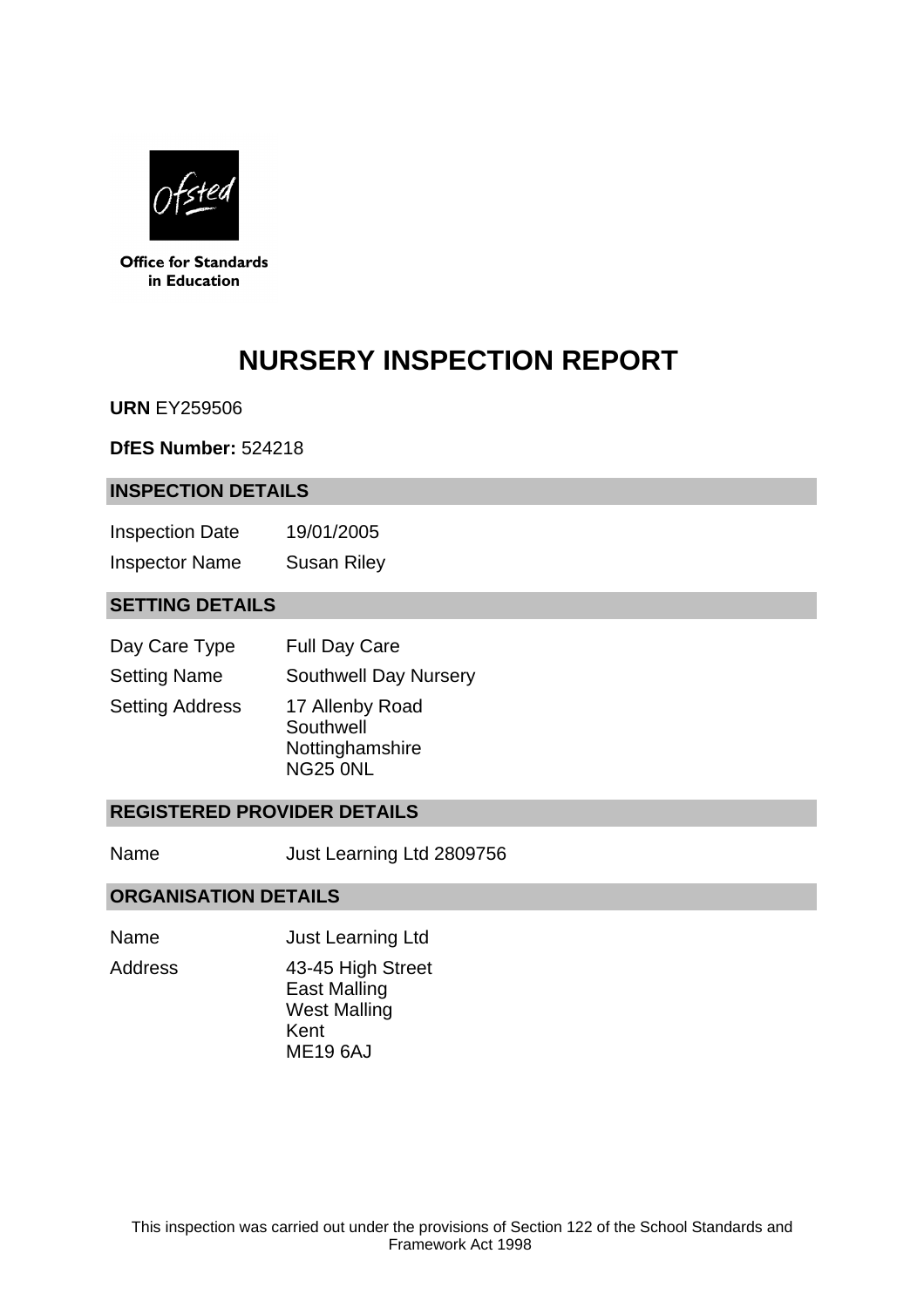#### **ABOUT THE INSPECTION**

The purpose of this inspection is to assure government, parents and the public that the nursery education for funded three and four year old children is of an acceptable quality. Inspection of nursery education also identifies strengths and weaknesses so that providers can improve the quality of educational provision and help children to achieve the early learning goals (elgs) by the end of the Foundation Stage. This inspection report must be made available to all parents.

If the setting has been inspected previously, an action plan will have been drawn up to tackle issues identified. This inspection, therefore, must also assess what progress has been made in the implementation of this plan.

#### **Information about the setting**

Southwell Day Nursery is part of Just Learning Ltd. The nursery opened in 1996, but was taken over by the present owners in 2003. It operates from a purpose built building, which is situated in the town of Southwell, Nottinghamshire. A maximum of 36 children may attend the nursery at any one time. The nursery is open each weekday from 07:30 to 18:00 for 52 weeks of the year, closing for main bank holidays only. All children share access to a secure enclosed outdoor play area.

There are currently 67 children from 12 weeks to 4 years on roll. Of these 17 children receive funding for nursery education. Children come from a wide catchment area.

The nursery employs ten staff. Seven of the staff, including the manager hold appropriate early years qualifications. Three staff are working towards a qualification. The nursery is a member of the Pre-School Learning Alliance, and receives support from the Nottinghamshire Early Years Development and Childcare Partnership. The nursery was awarded the Pre-School Learning Alliance accreditation in 2002.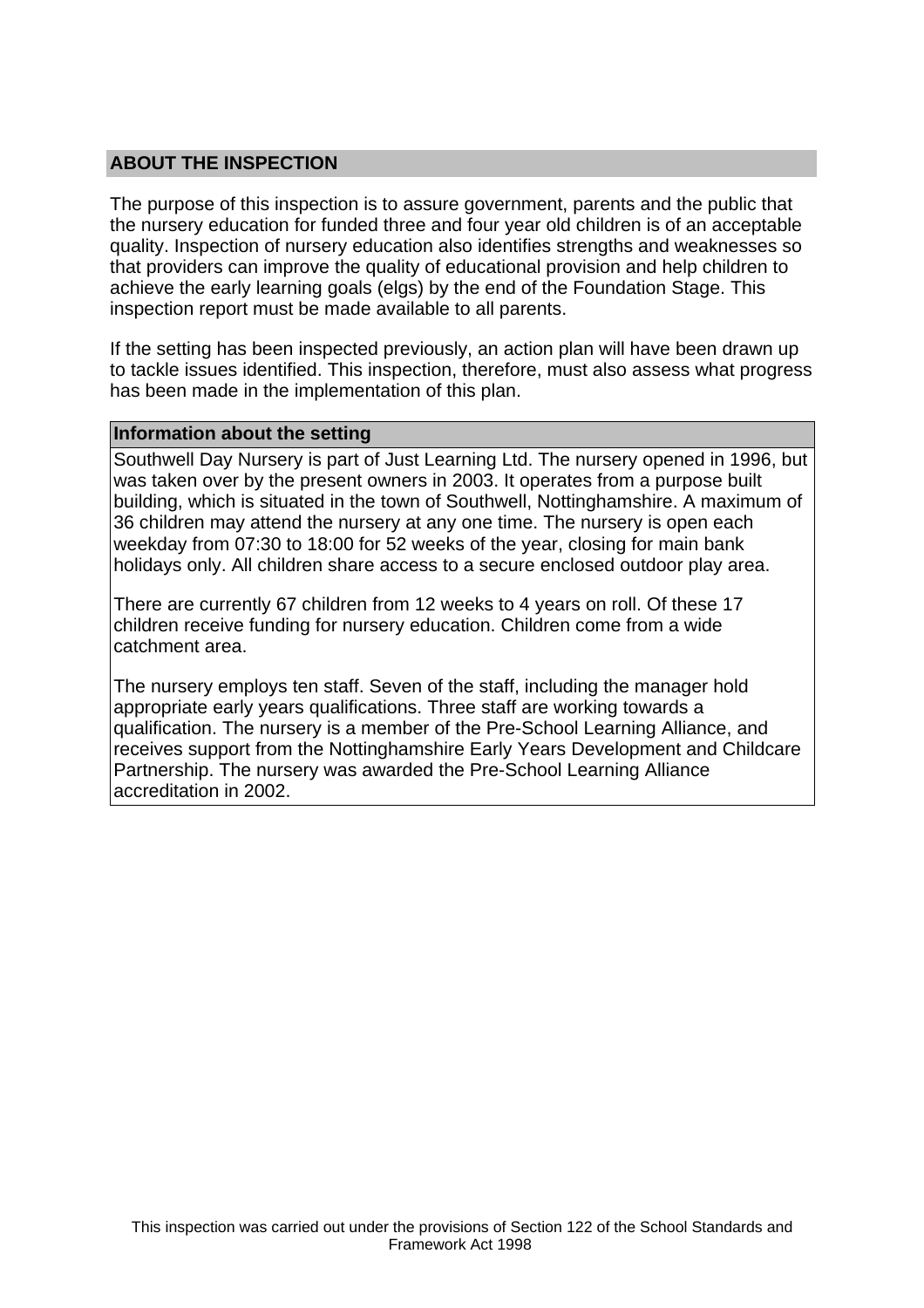## **INSPECTION OF THE NURSERY EDUCATION PROVISION FOR FUNDED THREE AND FOUR YEAR OLDS.**

#### **How effective is the nursery education?**

Southwell Day Nursery provides nursery education that is acceptable and of good quality. Children are making generally good progress towards the early learning goals. In the area of personal, social and emotional development the progress they are making is very good.

The quality of teaching is generally good. Relationships between children and staff are good, staff actively play with the children to enhance their learning. Staff have high expectations of children's behaviour and promote this through positive praise and encouragement. A range of activities are planned to cover the six areas of learning. However, at times children's individual needs are not being met as the learning intention is not clearly linked to the stepping stones of the early learning qoals. The use of the assessment records are not used effectively to aid the planning of activities to further children's individual development.

The leadership and management of the setting are generally good. The whole nursery has a committed approach to meeting the needs of all children in their care. Suitable strategies are in place to monitor the provision and practice, however staff do not effectively evaluate children's learning. Staff work very well together as a team and are good role models for children.

The partnership with parents and carers is generally good. Parents are provided with good clear written information about the setting and its provision. There are regular opportunities for parents to speak to staff and share their observations of their children's interests, play and learning although limited use is made of these comments to inform the planning of the next stage of learning. Relationships between the staff and parents are open and friendly.

#### **What is being done well?**

- The children have many opportunities for counting during the activities and within the daily routines. Children's counting skills are very good.
- Staff use effective strategies to promote good behaviour, they give children clear and consistent boundaries. Their calm and polite manner sets a good example for children.
- Staff build good, warm relationships with the children which promotes their confidence and self-esteem. The children are confident, sociable and work co-operatively with one another.

#### **What needs to be improved?**

• planning to ensure the full range of early learning goals are effectively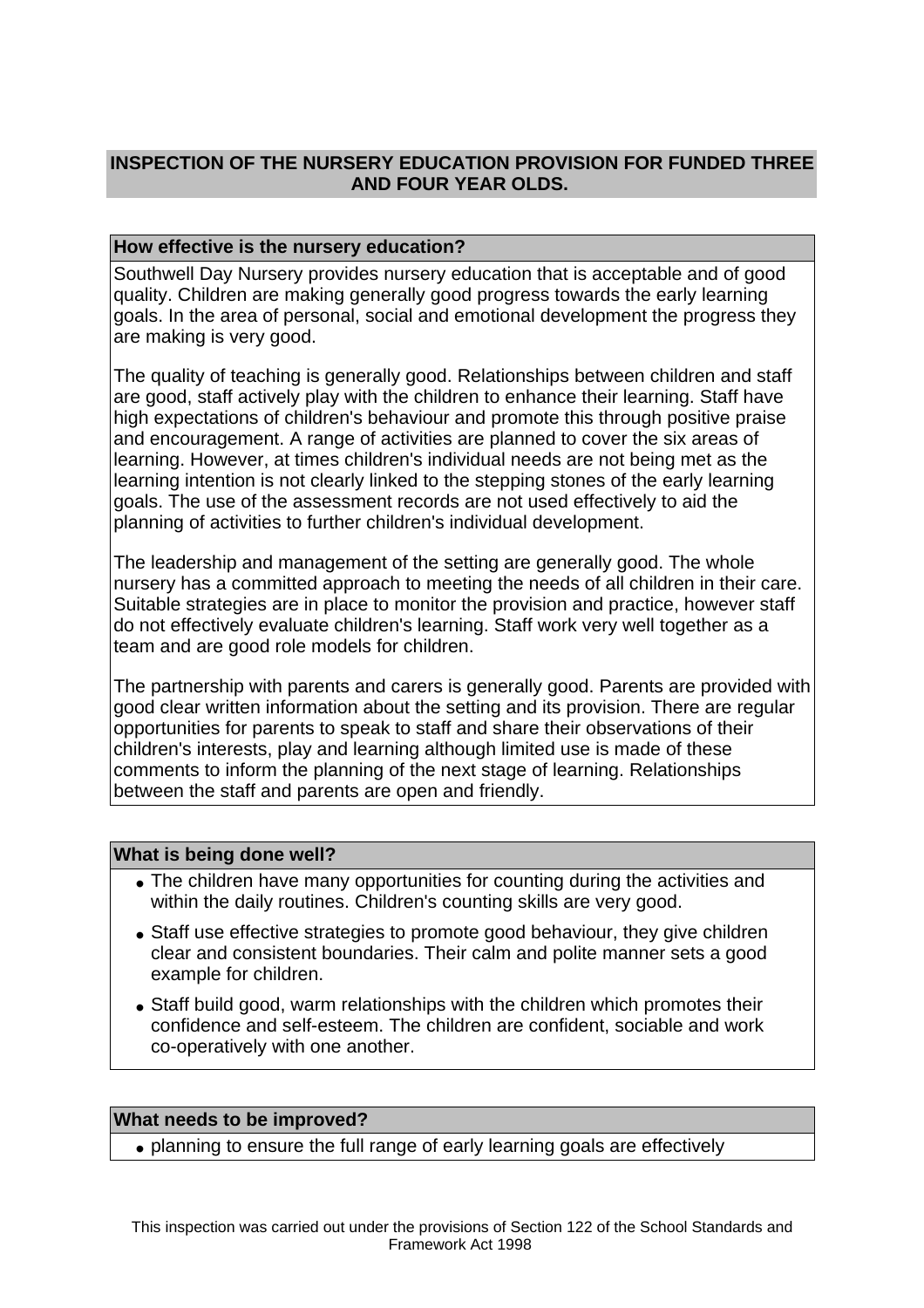covered

• more regular assessments of children, and for these to inform the planning of future activities

# **What has improved since the last inspection?**

Not applicable.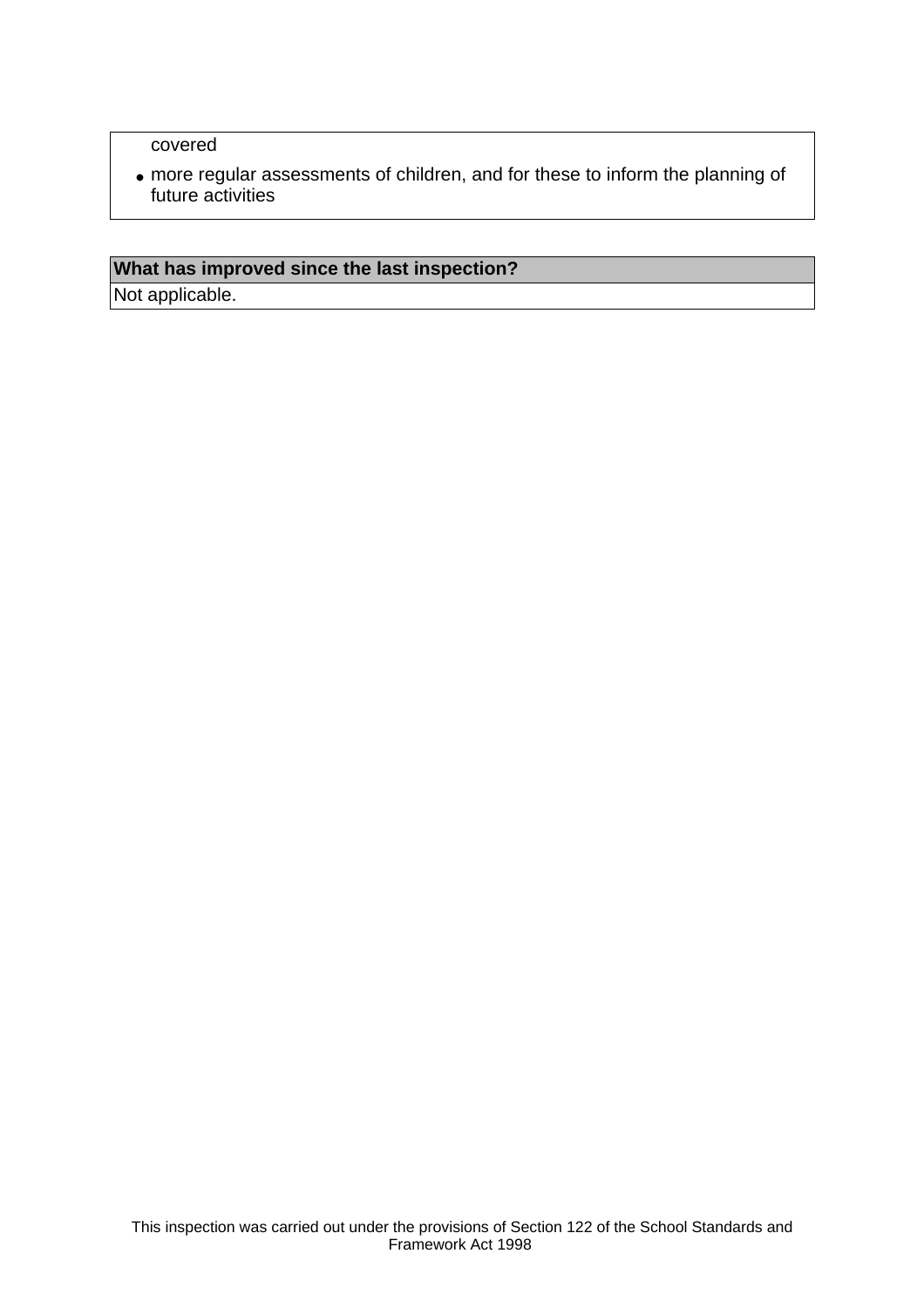# **SUMMARY OF JUDGEMENTS**

#### **PERSONAL, SOCIAL AND EMOTIONAL DEVELOPMENT**

Judgement: Very Good

Children have a positive approach to learning and new experiences. They demonstrate independence in selecting and carrying out activities. Children are confident to speak in familiar groups. Most children display good levels of concentration. Children are forming good relationships with their peers and adults, they are able to take turns, share and work as part of a group. They demonstrate an understanding of the boundaries of the behavioural expectations within the setting.

# **COMMUNICATION, LANGUAGE AND LITERACY**

Judgement: Generally Good

Children use language in their imaginative play. They interact and talk with others. Children enjoy listening to stories and respond with enjoyment to singing songs. Linking of sounds to letters is developing, they are able to recognise and say their initial letter of name. They understand that print carries meaning and children can recognise their own name. More able children can write their own name, however there are limited opportunities for children to write or make marks.

# **MATHEMATICAL DEVELOPMENT**

Judgement: | Generally Good

Children's counting skills are developing very well, most children are able to count confidently beyond ten. Some children are starting to recognise numerals and demonstrate the value of numbers, also their placement. Some children are confident in the addition and subtraction of one more or one less. They use mathematical language within their play, demonstrating understanding. Children enjoy number songs and rhymes.

# **KNOWLEDGE AND UNDERSTANDING OF THE WORLD**

Judgement: Generally Good

Children are beginning to develop an understanding of their own culture and beliefs and those of other people. Some children design and build well with a range of resources. Children demonstrate a good sense of time and place by talking about the past and present events in their lives. Some children know how to operate simple equipment. Some children investigate objects and materials using their senses, look at and notice change.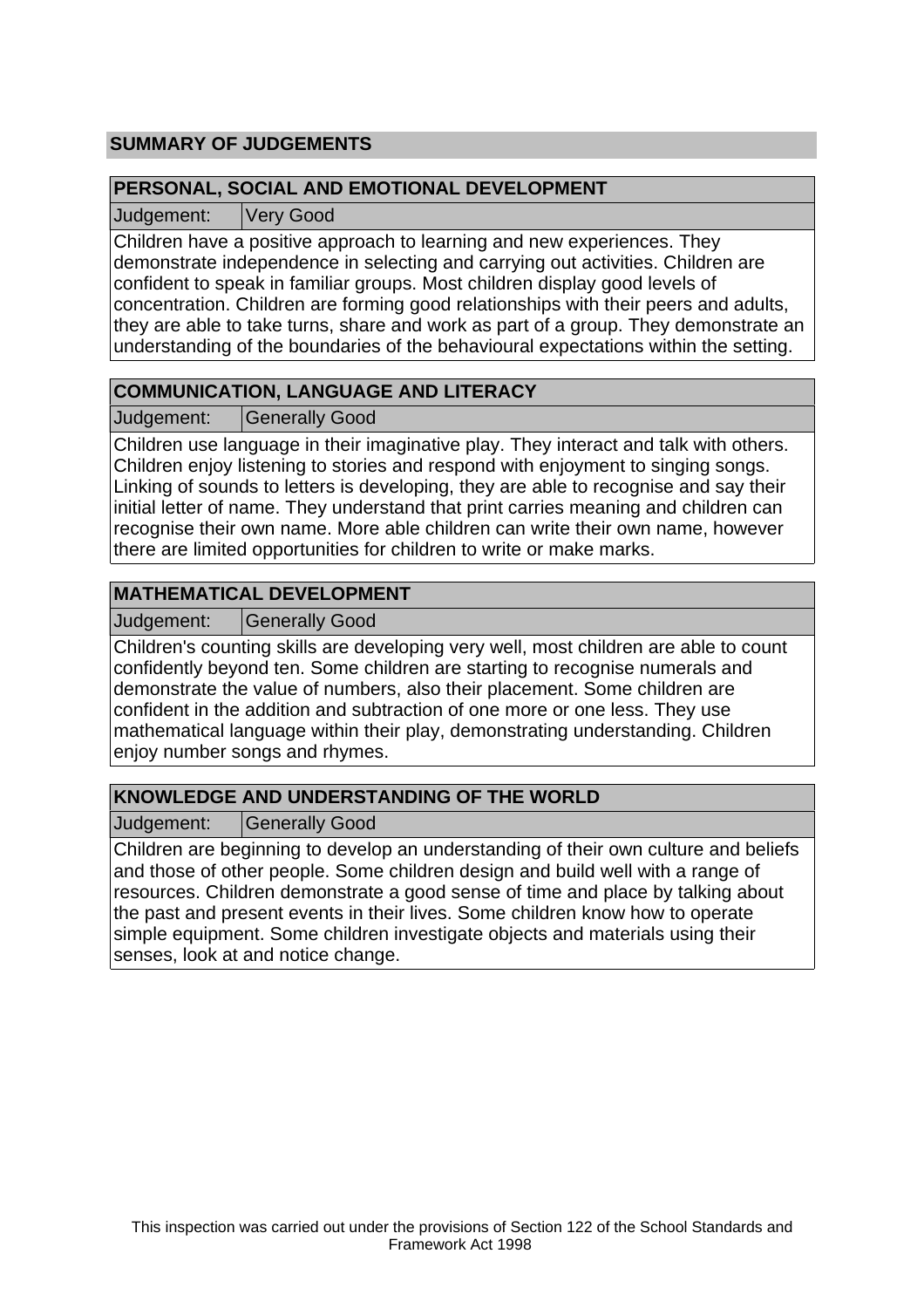# **PHYSICAL DEVELOPMENT**

Judgement: Generally Good

Children move with confidence, control and co-ordination around the setting. They are developing a good awareness of personal space for themselves and others. Through the daily routine and activities children are recognising the importance of keeping healthy. Some children use a range of large and small equipment confidently and with increasing control. Some children are competent in using a variety of tools and materials within their play and to support their independence at mealtimes.

# **CREATIVE DEVELOPMENT**

Judgement: Generally Good

Children play imaginatively in a variety of role-play situations; they take on various roles and play co-operatively as part of a group. Children explore colour, texture, shape, form and space in two and three dimensions through practical activities. Children respond in a variety of ways to what they see, hear, smell, touch and feel. They competently sing songs and rhymes from memory. Children have limited opportunities to be creative for themselves within their art and design work.

**Children's spiritual, moral, social, and cultural development is fostered appropriately.**